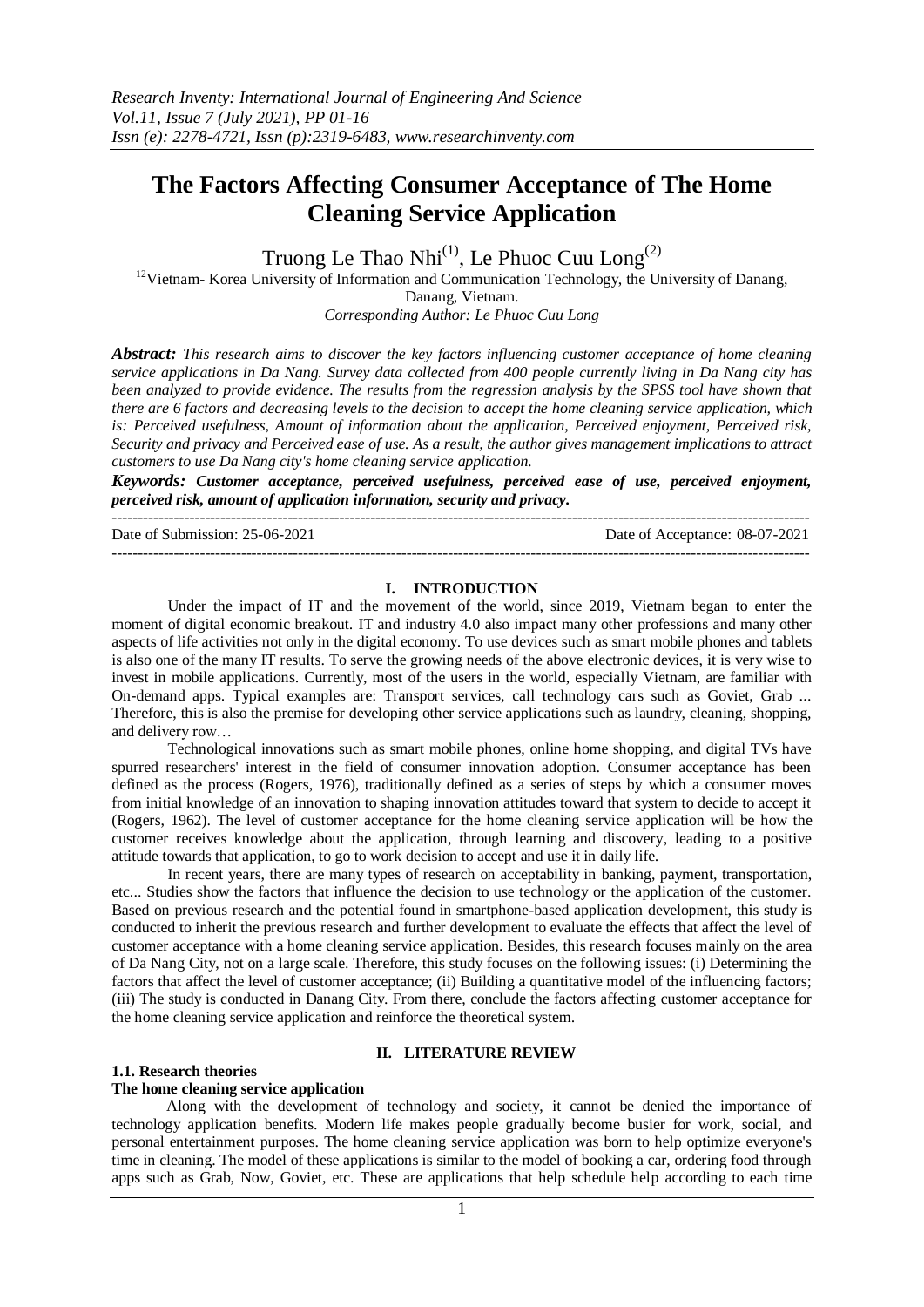frame depending on the needs of people. Hourly maid model is the main service that comes from these applications; in addition, depending on the needs of the main customer base of the business and the goals that the business aims at, other services will be developed to support and promote that application.

There are 3 service providers following this model in Da Nang city, including bTaskee, jupviec, and 3clean. To use these applications, users only need to download the application on the App Store and Google Play, then schedule cleaning when necessary. These applications bring customers many benefits such as simplicity, convenience in ordering services, prices are always transparent, information about maids is clearly displayed, but still, some disadvantages need to be overcome in the future, the two most significant drawbacks are that the job is not fixed, which quickly leads to the collaborators leaving the business, the habits of customers are still a big problem to be solved. In this study, the author focuses on the factors that affect the customer's acceptance of the home cleaning service application, thereby offering solutions to improve the above two problems.

## **Relevant theoretical foundations**

The study draws on five theories: the Theory of Reasoned Action (TRA), the Theory of Planned Behavior (TPB), the Technology Acceptance Model (TAM), the Model of Combining TAM and TPB (C-TPB-TAM), and the Unified Theory of Acceptance and Use of Technology (UTAUT). This paper will use the TAM technology acceptance model as the foundation for the research.

According to the Theory of Reasoned Action (TRA) paradigm, behavioral intention leads to behavior, and intention is determined by an individual's attitude toward the conduct and subjective normative impact surrounding the activity (Fishbein & Ajzen, 1975). In this case, behavioral intention is influenced by attitude and subjective norms. Martin Fishbein and Icek Ajzen developed this model in 1975 as an improvement over Information Integration Theory. First, TRA adds another element to the persuasion process, behavioral intention. Rather than trying to predict attitudes, rational action theory is more concerned with behavior. Second, TRA uses two factors, attitudes and subjective norms, to predict behavioral intentions. This means that whenever our attitude causes us to do one thing. Still, the relevant criteria dictate that we should do something else, both factors now influence our intention to do something else. Over time, the notion of reasoned action is developed and perfected. The Theory of Planned Behavior (TPB) is considered an improvement of the Theory of Reasoned Action - TRA, these two theories are often mentioned and discussed together. The author of Ajzen's Theory of Planned Action - TPB (1991) proposed that three elements influence the intention to undertake conduct: attitude toward the behavior, subjective norms, and perceived control behavior. In this theory, the determinant of self-perception or the ability to perform a behavior is called perceived behavioral control.

Davis (1986) developed the Technology Acceptance Model (TAM), which is based on the Theory of Reasonable Action - TRA is more specifically concerned with forecasting the acceptability of information technology by users. Davis (1986, 1989) provided the TAM model with the following substructures: perceived usefulness (PU), perceived ease of use (PEOU), attitude (A), and behavior intention (BI). PU and PEOU, among the constructs, shape consumers' views about technology and determine their attitudes toward it, thereby forecasting its acceptance. In particular, the Technology Acceptance Model is widely recognized as a reliable model in modeling information technology adoption by users. The TAM model focuses on the influence of perception on user adoption. The Technology Acceptance Model - TAM was proven to be able to predict users' behavioral decisions and actual usage of new technology by Todd and Taylor (1995), although this model lacks two factors: social influence and perceived behavioral control. Todd and Taylor (1995) proposed the C-TAM-TPB model, which combines the Theory of Planned Behavior (TPB) and the Technology Acceptance Model (TAM). Combining two TAM and TPB models in the same domain improves prediction and application power over utilizing each TAM and TPB model alone. Finally, Venkatesh created the Unified Theory of Acceptance and Use of Technology - UTAUT in 2003 to test technology acceptance and use a more uniform methodology. This model combines eight prior models based on a similar viewpoint to investigate user acceptance of a certain information technology.

## **1.2. Related constructs**

## **Perceived usefulness**

This was defined by Fred Davis (1989) as "The degree to which a person believes that using a particular system will enhance his or her job performance". It means whether someone finds the valuable technology for what they want to do.

For the research model, perceived usefulness describes how customers perceive and believe that using maid services on application platforms will bring many valuable results. A home cleaning service app is helpful if it provides a courtesy to a single consumer. Customers will use the maid service through the application if they find that the application is effective in their work. So, the author's hypothesis is: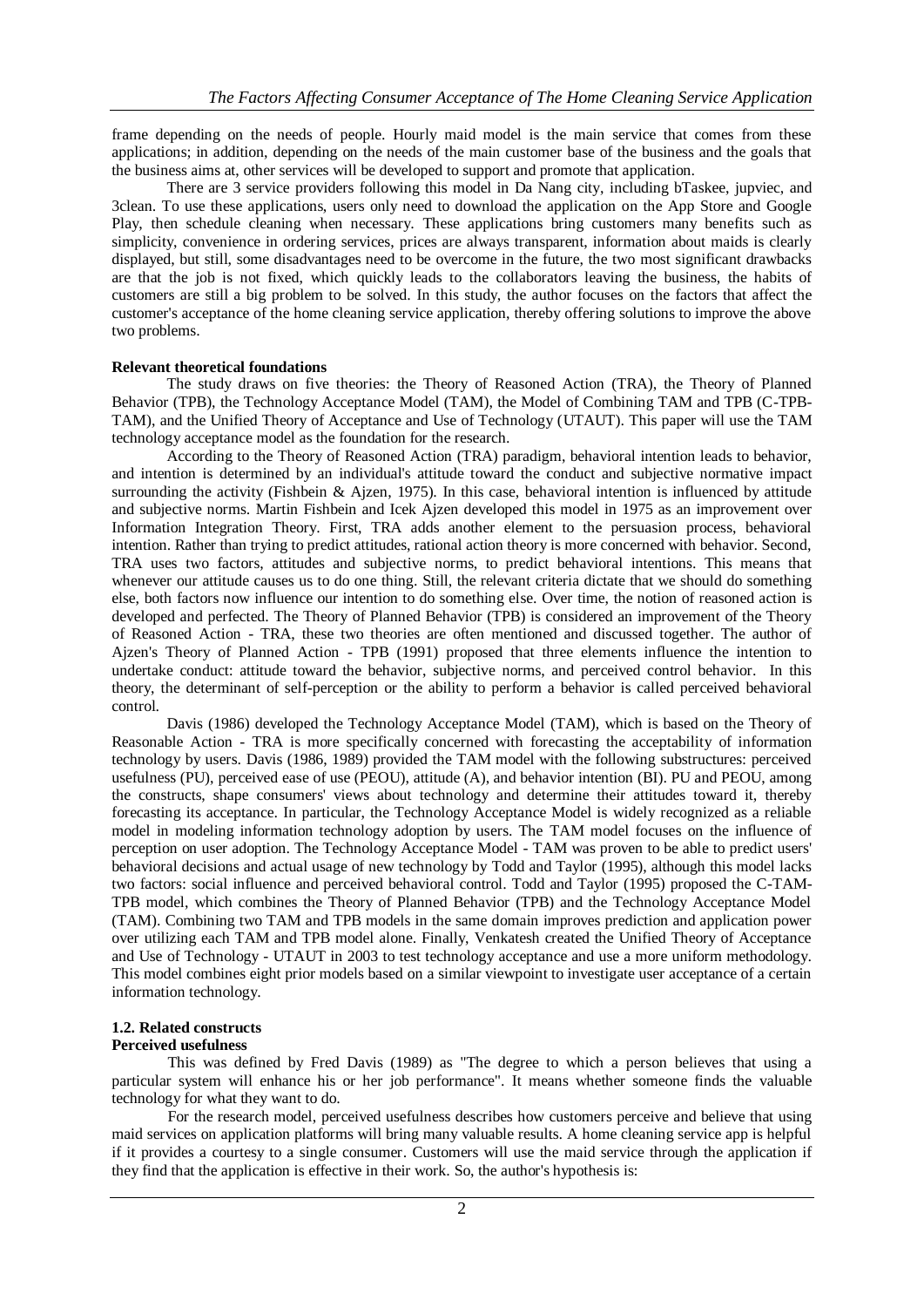*H1: Perceived usefulness has a positive effect on consumer acceptance of home cleaning service apps.*

#### **Perceived ease of use**

"The degree to which a person believes that using a specific system will be effortless", Davis said (Davis 1989). The hurdles will be overcome if the technology is simple to use. No one will enjoy it if it is hard to operate and the interface is difficult to understand. As a result, one of the most critical variables influencing user adoption and utilization of new technology is the ease of use. In theory, ease of use is defined as the user's perception that the application's system is simple to understand, learn, and use.

During an explosion of apps, an easy-to-use app needs a consistent, user-friendly interface. The content about the service or product needs to be presented clearly and easily, the interaction function is more useful, the speed of link transfer and page loading also needs to be faster. From there, the author came up with the following hypothesis:

*H2: Perceived ease of use has a positive effect on consumer acceptance of home cleaning service apps.*

#### **Perceived enjoyment**

Perceived enjoyment was defined as the extent to which a technological activity was regarded delightful in and of itself, regardless of any potential performance repercussions (Davis, Bagozzi, & Warshaw, 1992). As it comes to the use of home cleaning service apps, when users perceive and feel the pleasure of using the service, they are more likely to use it again.

The user's level of happiness and interest when using the home cleaning service through the application is measured by perceived enjoyment in this research model. Users' acceptance of the application will rise if they believe that using this service provides them with an engaging and thrilling journey of learning and discovery. As a result, the author's theory is as follows:

*H3: Perceived enjoyment has a positive effect on consumer acceptance of home cleaning service apps.*

## **Perceived risk**

Consumers' perceived risk is the amount of uncertainty they feel while buying a product or service from a producer or supplier. According to Bauer (1960), perceived risk is linked to doubt, and repercussions are linked to consumer behavior. According to the Theory of Planned Behavior- TPB, perceived risk can impair the behavioral control of unsure customers and harm their behavioral decisions. Users will be more ready to accept the program and its services if the impression of dangers associated with user information and transactions is decreased, and users may regulate their behavior in the online environment. Therefore, the author hypothesizes about risk perception as:

*H4: Perceived risk will have a positive effect and a negative effect on acceptance intention to use the home cleaning service app.*

## **Amount of information about the application**

The number of information consumers has about an app has been identified as a major factor influencing usage. According to Sathy (1999), in a study on the use of online banking services, many individuals are unfamiliar with the service, yet a lack of awareness is a big element in people's refusal to adopt it.

The amount of information offered by the company regarding the application that consumers will use is the first step in deciding whether or not to learn more about this service or product. The more diverse and rich the information, the closer the user gets to the home cleaning service application. Beneficial information flows have a positive impact on the user's perception of the service and application. As a basis, the following is the author's hypothesis:

*H5: The amount of information about home cleaning service positively affects consumer acceptance of home cleaning service apps.*

## **Security and privacy**

Confidentiality can be defined as 'the state of being free from danger and threat', the security context used here is the amount of information that is confidential and is not shared with anyone without permission prior authorization and privacy can be defined as 'the state of being free from unwanted or unwanted intrusion or disturbance and the ability of an individual or group to isolate themselves or information about themselves and through that express themselves selectively. The importance of security and privacy to the acceptance of online services has been documented in many previous studies.

As the number of products and services offered over the Internet rapidly increases, consumers are increasingly concerned about security and privacy issues. According to several previous studies, privacy issues have proved an essential barrier to using services online. In general, many consumers do not want to give out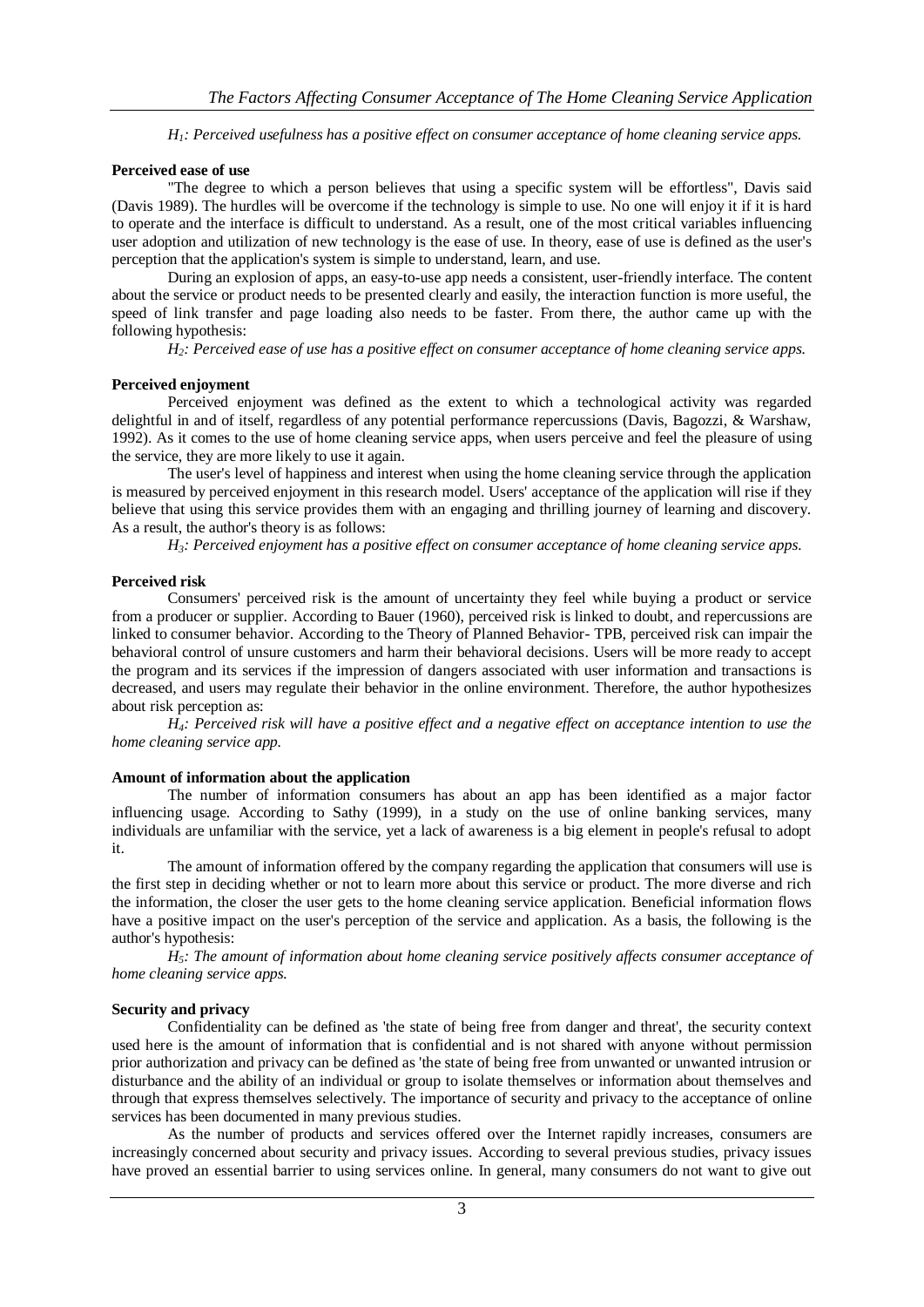their personal information over the phone or the Internet, such as credit card information when making online transactions. Users want control over what data is collected, for what purposes, and how their data is recorded and processed; when users cannot control this information, they will become more afraid and hesitant to accept new technology.

Since trust, security, and privacy are multi-dimensional constructs and need further explanation, in this research, the author focuses only on the aspects that consumers care most about. The author is interested in the level of trust in the technology of the home cleaning service app, through which the author proposes the hypothesis that:

*H6: Security and privacy have a positive effect on consumer acceptance of home cleaning service apps.*

## **Research models**



**Figure 1.** Research models

#### **III. METHODOLOGY**

#### **Scale design**

As shown in Table 1, the questionnaire items used to measure the constructs of this study were drawn from the modification of the items used in the previous study.

| <b>Table 1 Components of the scale</b> |           |                                                                                                                                                                              |                                                                                                                       |  |  |  |  |
|----------------------------------------|-----------|------------------------------------------------------------------------------------------------------------------------------------------------------------------------------|-----------------------------------------------------------------------------------------------------------------------|--|--|--|--|
| <b>Constructs</b>                      | No. items | <b>Items</b>                                                                                                                                                                 | <b>Sources</b>                                                                                                        |  |  |  |  |
|                                        |           | 1. I think the home cleaning service app is necessary                                                                                                                        |                                                                                                                       |  |  |  |  |
| Perceived<br>usefulness                |           | 2. I think the home cleaning service app saves time looking for a maid                                                                                                       |                                                                                                                       |  |  |  |  |
|                                        | 6         | 3. I think the home cleaning service app helps to have more time<br>flexibility in ordering services                                                                         | Peter Stafors and Rasmus<br>Nykvist $(2011)$ ; Le<br>Thanh<br>$(2011)$ ;<br>Tuyen<br>Tero<br>Pikkarainen et al (2004) |  |  |  |  |
|                                        |           | 4. I think the home cleaning service app meets the needs of daily use<br>5. I think the home cleaning service app helps increase the efficiency of<br>using the maid service |                                                                                                                       |  |  |  |  |
|                                        |           | 6. Overall, I think the home cleaning service app is useful and easy to use                                                                                                  |                                                                                                                       |  |  |  |  |
| Perceived ease of<br>use               | 5         | 1. I think it's easy to learn to use the home cleaning service app                                                                                                           | Tero Pikkarainen et al (2004);                                                                                        |  |  |  |  |
|                                        |           | 2. I think the interaction with the home cleaning service app is very clear<br>and easy to understand                                                                        | Peter Stafors<br>Rasmus<br>and<br><b>Nykvist</b> (2011)                                                               |  |  |  |  |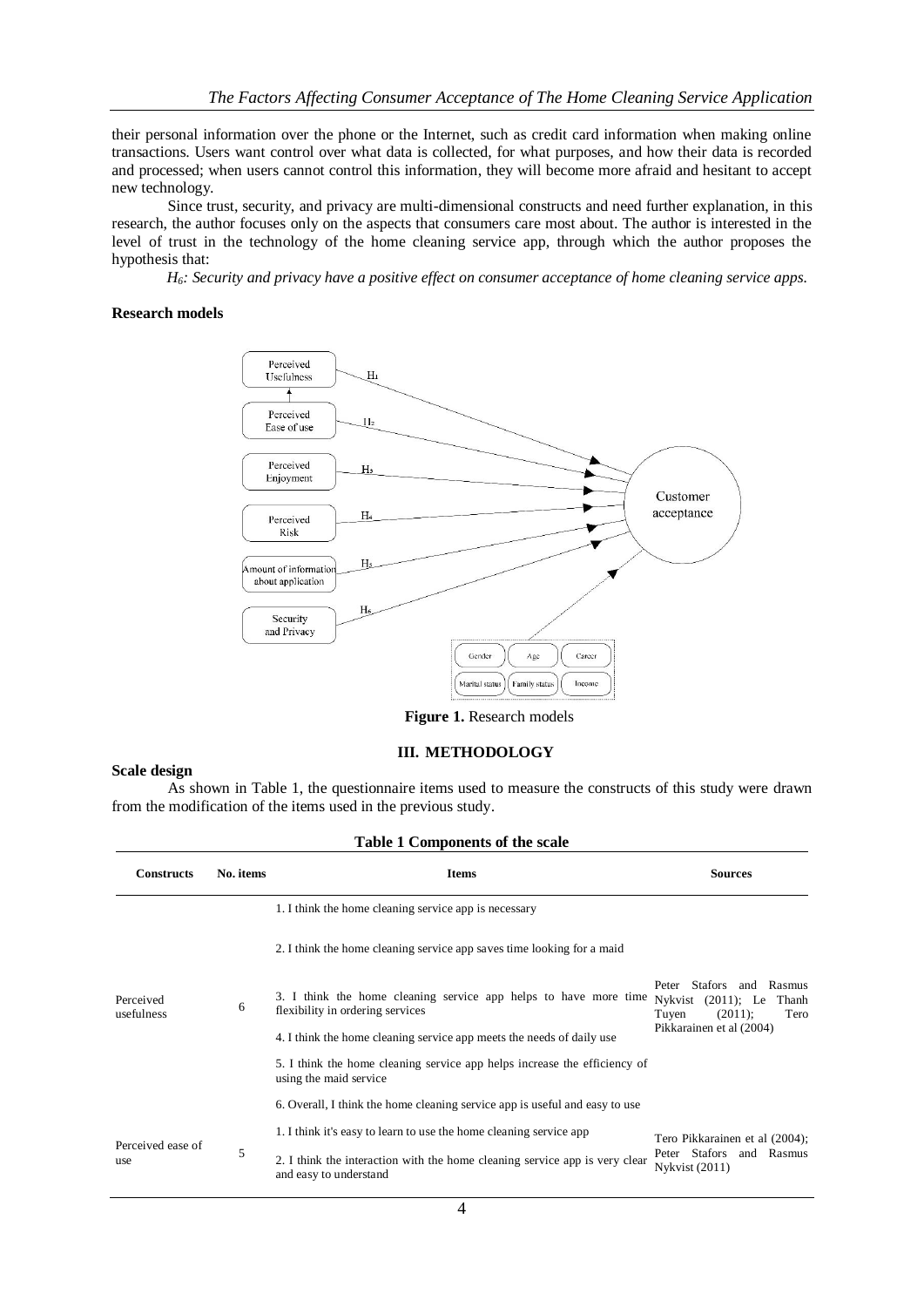|                                  |                | 3. I think the home cleaning service app is very flexible to interact                                                           |                                                             |  |
|----------------------------------|----------------|---------------------------------------------------------------------------------------------------------------------------------|-------------------------------------------------------------|--|
|                                  |                | 4. I think it's very easy to become proficient in using a home cleaning<br>service app                                          |                                                             |  |
|                                  |                | 5. Overall, I think the home cleaning service app is very easy to use                                                           |                                                             |  |
|                                  |                | 1. Using the home cleaning service app is fun                                                                                   |                                                             |  |
| Perceived<br>enjoyment           | 3              | 2. Using the home cleaning service app is a positive thing                                                                      | Tero Pikkarainen et al (2004)                               |  |
|                                  |                | 3. Using the home cleaning service app is wise.                                                                                 |                                                             |  |
|                                  |                | 1. I think I can accept the risk in using the app                                                                               |                                                             |  |
| Perceived risk                   | 3              | 2. I'm worried that the transaction during the checkout process might go<br>wrong                                               | Ha Nam Khanh Giao và Vo<br>Van Linh $(2016)$                |  |
|                                  |                | 3. I'm worried that the information on the application and my actual<br>service experience is not the same                      |                                                             |  |
|                                  |                | 1. I think the amount of information provided about the home cleaning<br>service app affects my acceptance level                |                                                             |  |
| Amount of                        | $\overline{4}$ | 2. I think the amount of diverse information provided about the home<br>cleaning service app affects my acceptance level        | Tero Pikkarainen et al (2004)                               |  |
| information about<br>application |                | 3. I think the amount of interesting information provided about the home<br>cleaning service app affects my level of acceptance |                                                             |  |
|                                  |                | 4. I think the amount of exact information provided about the home<br>cleaning service app affects my acceptance level          |                                                             |  |
|                                  |                | 1. The technology applied by the home cleaning service app makes me<br>trust                                                    |                                                             |  |
|                                  |                | 2. The home cleaning service app can protect my privacy                                                                         |                                                             |  |
| Security and<br>privacy          | 6              | 3. The application is full of security features                                                                                 | Tero Pikkarainen et al (2004);<br>Sejin Ha and Leslie Stoel |  |
|                                  |                | 4. The home cleaning service app can protect my information                                                                     | (2008)                                                      |  |
|                                  |                | 5. I think the company behind this app is reputable                                                                             |                                                             |  |
|                                  |                | 6. I think I can count on this app                                                                                              |                                                             |  |
| Customer<br>acceptance           | 3              | 1. I will learn how to use the home cleaning service app                                                                        | Le Thanh Tuyen (2011)                                       |  |
|                                  |                | 2. I will use the home cleaning service app shortly                                                                             |                                                             |  |
|                                  |                | 3. I will recommend this app to everyone                                                                                        |                                                             |  |

#### **Questionnaire design**

The author moves on to designing table questions for data collection after finishing the correction, addition, and construction of scales suitable for surveying the components affecting the customer acceptance level for the home cleaning service application. The questionnaire is divided into three sections:

After completing the correction, addition, and construction of scales suitable for surveying the factors affecting the customer's acceptable level for the domestic helper application, the author designs the questionnaires for data collection. In this study, the authors use a Likert scale that provides a range from strongly disagree to strongly agree. A 5-point Likert scale questionnaire will be used to measure the impact between variables. The questionnaire is divided into three parts:

Part A is the general information section consists of 5 questions. The purpose of this part is to gather preliminary information about the consumer. Keep track of the frequency with which the service is used, the channels through which it is delivered, and customer awareness of the home cleaning service apps. This section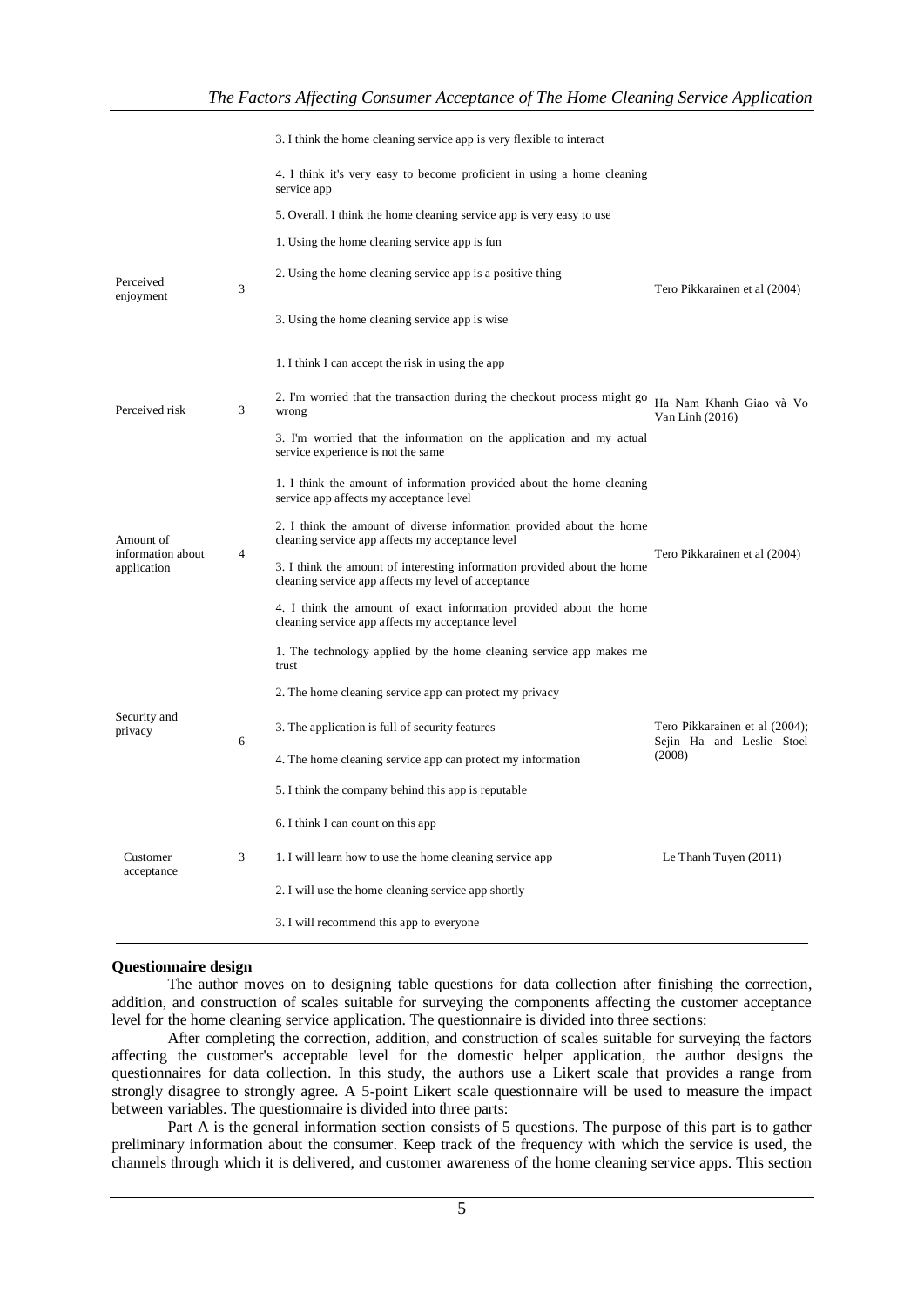serves as a descriptive analysis and information to assist the author in determining the acceptability of house cleaning service apps.

Part B is the survey information about the application consists of 30 questions. Record the level of agreement on the observed variables (expressed in statements) measured for the concepts in the research model. This questionnaire's main component is survey information, which aids in determining customers' perceptions of the following factors: Perceived usefulness, Perceived ease of use, Perceived enjoyment, Perceived risk, Amount of information about the application, and Security and privacy.

Part C is personal information consists of 9 questions. Age, gender, education level, occupation, current address, marriage and family status, monthly income, and the cost of employing the present maid service are all important details to keep track of. The author's ability to characterize the client group is aided by the recording of this information.

## **Sample selection range**

There were two stages to the investigation: preliminary research and formal research. A pilot study is conducted with a sample of 10 people who are already aware of the home cleaning service applications. The formal research (N=400) included participants between the ages of 25 and 55 who lived in Da Nang.

#### **IV. RESULTS**

#### **4.1 Data Descriptive Statistics**

The author carried out the study with a minimum sample size of 200, So, the author sent the survey, and the results obtained 400 questionnaires from the people who were living in Da Nang city, aged from 25 to 55 years old. Out of 400 questionnaires collected, there were 275 valid responses to be included in the analysis. Based on 400 surveys, 125 said they did not use the maid service. Thus, they were excluded. As a result, only 275 samples are evaluated.

The author continued to survey the preliminary information of the respondents from the 275 questionnaires included in the study. Regarding gender, the survey showed that 211 female customers (or 76.7%) and 64 male customers (or 23.3%) participated in this survey.

Regarding age, the author surveyed people aged from 25 to 55 years old. The author divides these objects into 4 groups:

(1) The customer group is from 25 to 30 years old: This is a vibrant and youthful age group. They enjoy learning new things and exploring new knowledge and technologies; they are also a group of people who are open to new experiences. Furthermore, customers at this age can be financially self-sufficient but not wealthy, and there are numerous changes. According to the study, 52 consumers (or 18.9%) performed surveys from this client category.

Up to 158 customers (or 57.5%) have conducted the survey. (2) The customer group is from 31 to 36 years old: This age group is the age group with many potentials to exploit. They are young and dynamic enough to explore new technologies; they are willing to learn and absorb new technologies. In addition, they have a stable job and income to use support services for their daily lives.

(3) The customer group is aged from 37 to 43: This is the age group with secure jobs and money and a relatively high level of adoption of new technologies, though not as high as the group before it (2). This survey has 60 customers (or 21.8%) participating.

(4) The customer group is from 44 to 55 years old: The customers from this customer file have stable income and jobs and have a position in society. Still, these people are in the group that it difficult to accept new things, new technologies. The survey showed that five customers (1.8%) participated in this survey.

Regarding the academic level, two respondents (or 0,7%) have intermediate education; 6 respondents (or 2.2%) have a college degree; 31 respondents (or 11.3%) have a university degree, and at most 236 respondents (or 85.8%) are in the postgraduate group.

Regarding occupation, 19 people (or 6.9%) are students; 2 people (or 0,7%) are workers; technical, office staff has 79 people (or 28.7%); 61 people (accounting for 22.2%) are managers; 23 people (8.4%) are businessperson; and 91 people (or 33.1%) are salesmen.

Regarding the living area of the survey respondents, the author received the following results: at most, Hai Chau District had 131 people (or 47.6%) surveyed, Cam Le District had 9 people (or 3.3%) surveyed, Lien Chieu District has 13 people (or 4.7%) surveyed, Son Tra District has 46 people (or 16.7%) surveyed, Ngu Hanh Son District has 41 people (or 14.9%) conducted the survey and in Thanh Khe District 35 people (or 12.7%) conducted the survey.

The study was conducted with 275 people, of which 222 were married (accounting for 80.7%) and 53 were still single (accounting for 19.3%). The poll also found that 53 people (or 19.3%) belonged to families without children, 122 people (or 44.4%) belonged to families with children, and 100 individuals (or 36.4%) belonged to the multi-generational family.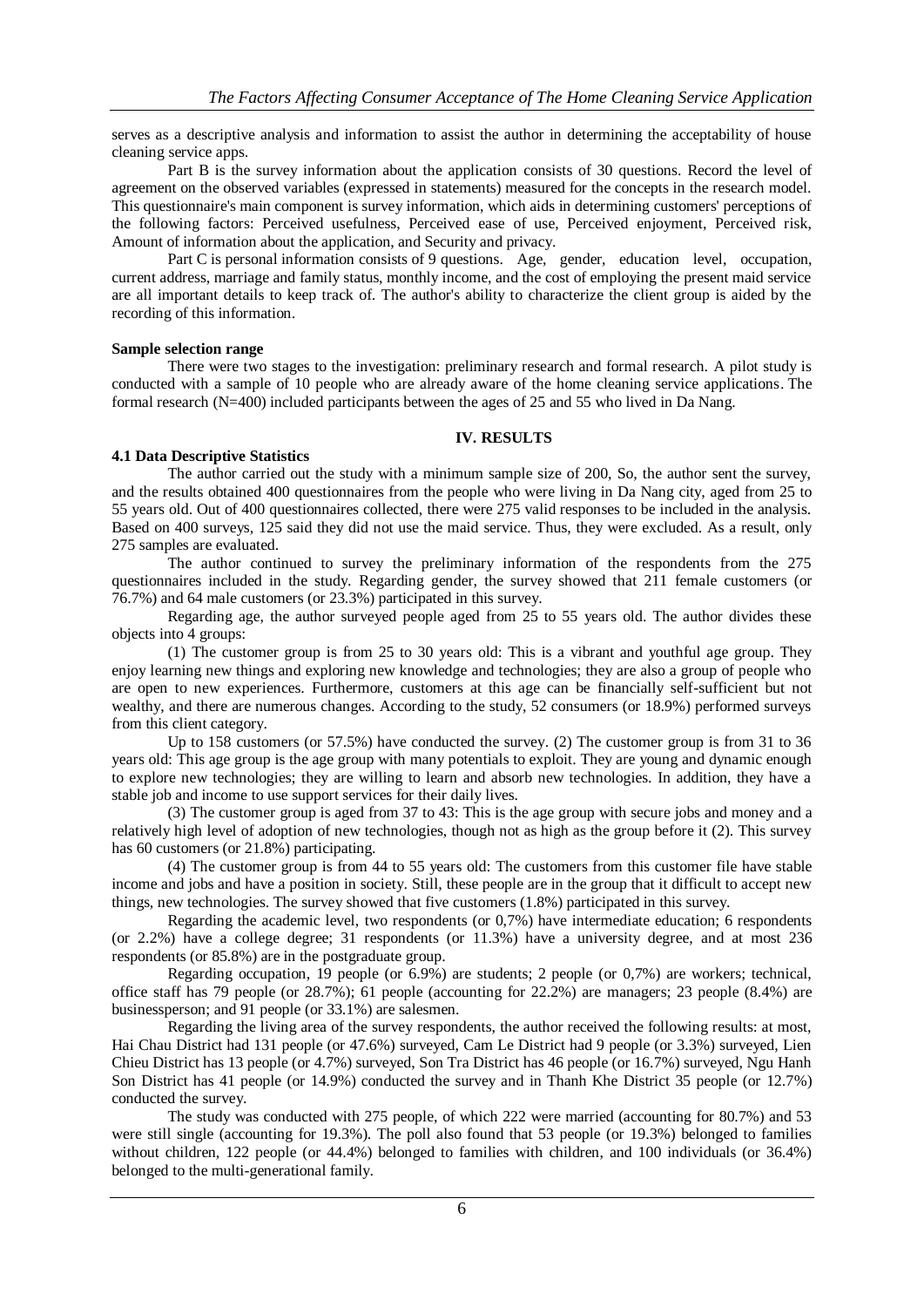The author separated the respondents' monthly income into four groups: those with low income or living on family allowance (such as students, students, etc.), those with average income (3 to 5 million VND/month), and those with high income (6 to 10 million VND/month). Out of 275 people interviewed, 13 (or 4.7%) earn less than 3 million VND per month, while 83 (or 30,2%) make between 3 and 5 million VND per month. Monthly, the author documented 153 people (or 55.6%) with incomes ranging from 6 to 10 million VND/month and 26 people with incomes over 10 million VND/month (or 9.5%).

The author separates the cost of employing the monthly maid service into three groups: those who pay less than 1 million VND per month, those who pay between 1 million and 2 million VND per month, and those who spend more than 2 million VND per month. Customers will be represented by each group. There are 141 people (or 51.3%) who pay less than 1 million VND per month for maid service, and 116 people (or 42.2%) who pay between 1 million and 2 million VND per month for maid service, while 18 customers (or 6.5%) spent more than 2 million VND/month on this service.

|                | Category               | Frequency $(n=275)$ | Percent |
|----------------|------------------------|---------------------|---------|
|                | From 25 - 30           | 52                  | 18.9    |
| Age            | From 31 - 36           | 158                 | 57.5    |
|                | From 37 - 43           | 60                  | 21.8    |
|                | From 44 - 55           | 5                   | 1.8     |
| Gender         | Male                   | 64                  | 23.3    |
|                | Female                 | 211                 | 76.7    |
|                | Intermediate           | $\overline{c}$      | 0,7     |
| Academic level | College                | 6                   | 2.2     |
|                | University             | 31                  | 11.3    |
|                | Postgraduate           | 236                 | 85.5    |
|                | Hai Chau District      | 131                 | 47.6    |
|                | Cam Le District        | 9                   | 3.3     |
| Location       | Lien Chieu District    | 13                  | 4.7     |
|                | Son Tra District       | 46                  | 16.7    |
|                | Ngu Hanh Son District  | 41                  | 14.9    |
|                | Thanh Khe District     | 35                  | 12.7    |
|                | Student                | 19                  | 6.9     |
|                |                        |                     |         |
| Occupation     | Worker                 | $\overline{2}$      | 0,7     |
|                | Technical/Office staff | 79                  | 28.7    |
|                | Managers               | 61                  | 22.2    |

#### **Table 2 Statistical table describing demographic analysis.**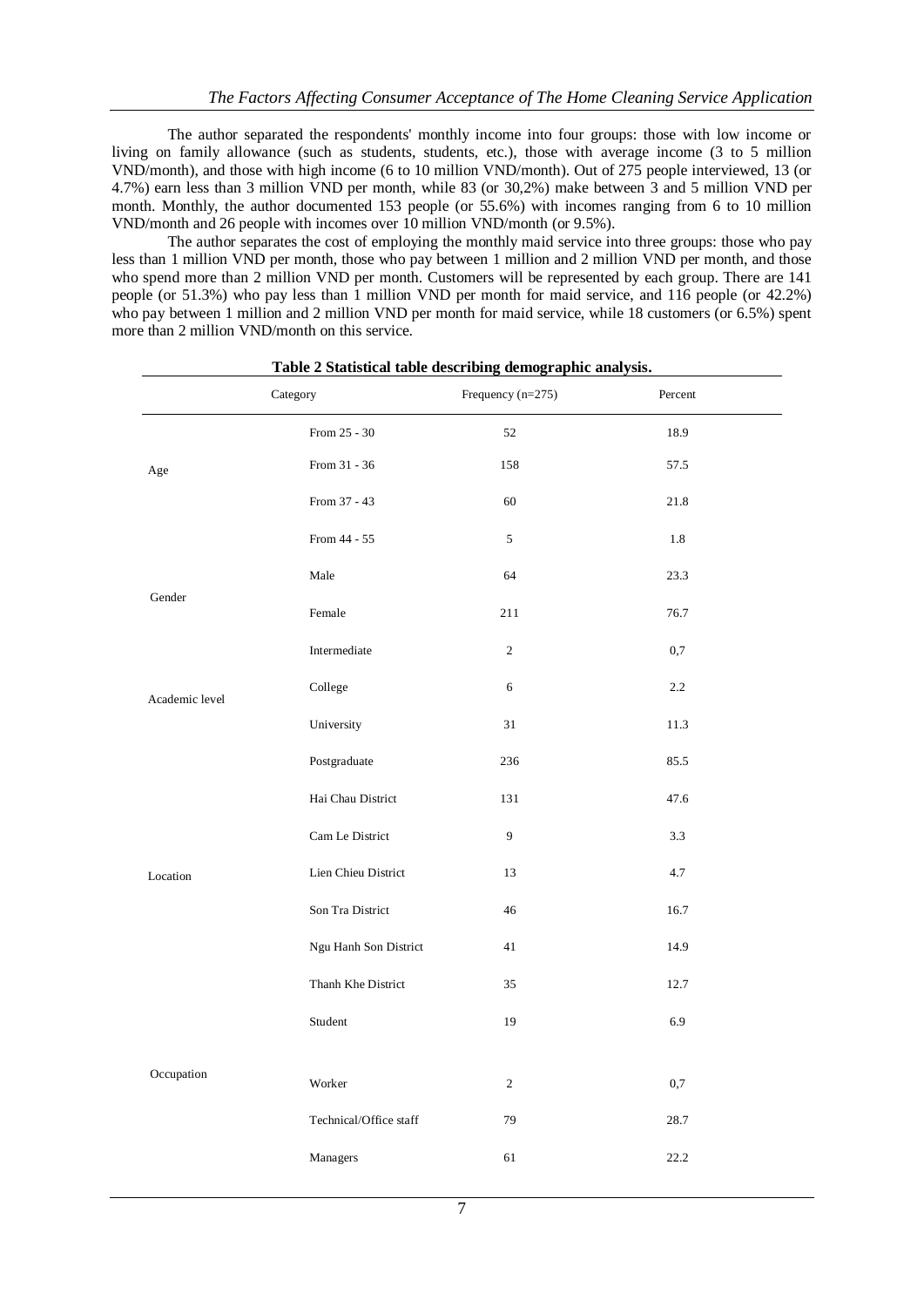|                            | Businessperson                                                              | 23  | 8.4  |
|----------------------------|-----------------------------------------------------------------------------|-----|------|
|                            | Salesmen                                                                    | 91  | 33.1 |
| Marital status             | Single                                                                      | 53  | 19.3 |
|                            | Married                                                                     | 222 | 80,7 |
|                            | Family without children                                                     | 53  | 19.3 |
| Family status              | Family has children                                                         | 122 | 44.4 |
|                            | Multiple<br>generations<br>family                                           | 100 | 36.4 |
|                            | Under 3 million VND                                                         | 13  | 4.7  |
|                            | From 3 to 5 million VND                                                     | 83  | 30,2 |
| Monthly income             | From 6 to 10 million<br>${\tt VND}$                                         | 153 | 55.6 |
|                            | Over 10 million VND                                                         | 26  | 9.5  |
| Cost of using maid service | Under<br>million<br>$\overline{1}$<br>VND/month                             | 141 | 51.3 |
|                            | 1 million to 2 million<br>$\ensuremath{\mathrm{VND}}\xspace/\mathrm{month}$ | 116 | 42.2 |
|                            | million<br>$\overline{2}$<br>Over<br>VND/month                              | 18  | 6.5  |

## **4.2 Analysis the reliability of the scale**

By analyzing the scale's reliability by Cronbach's Alpha coefficient for 6 scales of the independent variable and 1 scale of the dependent variable. The analysis results show that all scales have Cronbach's Alpha coefficient greater than 0,6 (Hair et al., 1998); the correlation coefficient of variables - the total is greater than 0,3 (Hair et al., 1998) and there is no case where the removal of observed variables can make the Cronbach's Alpha coefficient of this scale larger than the Cronbach's Alpha coefficient when the variable is not removed; that shows that the scale ensures reliability. Therefore, all observed variables are accepted and will be used for exploratory factor analysis (EFA).

## **4.3 Exploratory Factor Analysis (EFA)**

#### **Factor analysis of the independent variables scale**

After analyzing the Cronbach's Alpha reliability coefficient, the test results show that 27 observed variables are satisfactory for exploratory factor analysis (EFA). The exploratory factor analysis (EFA) was carried out using SPSS 20,0 software. Bartlett's test is used to test the hypothesis H0 that the variables are not correlated with each other in the population, and the KMO value is used to test whether the sample size we have is suitable for factor analysis or not. The large value of  $KMO = 0.784$  (> 0.5) is sufficient for factor analysis to be appropriate. Sig.=0,000 in the Bartlett test  $< 0.05$ , which rejects the null hypothesis that the observed variables are not correlated with each other in the population, or other words, the observed variables are correlated.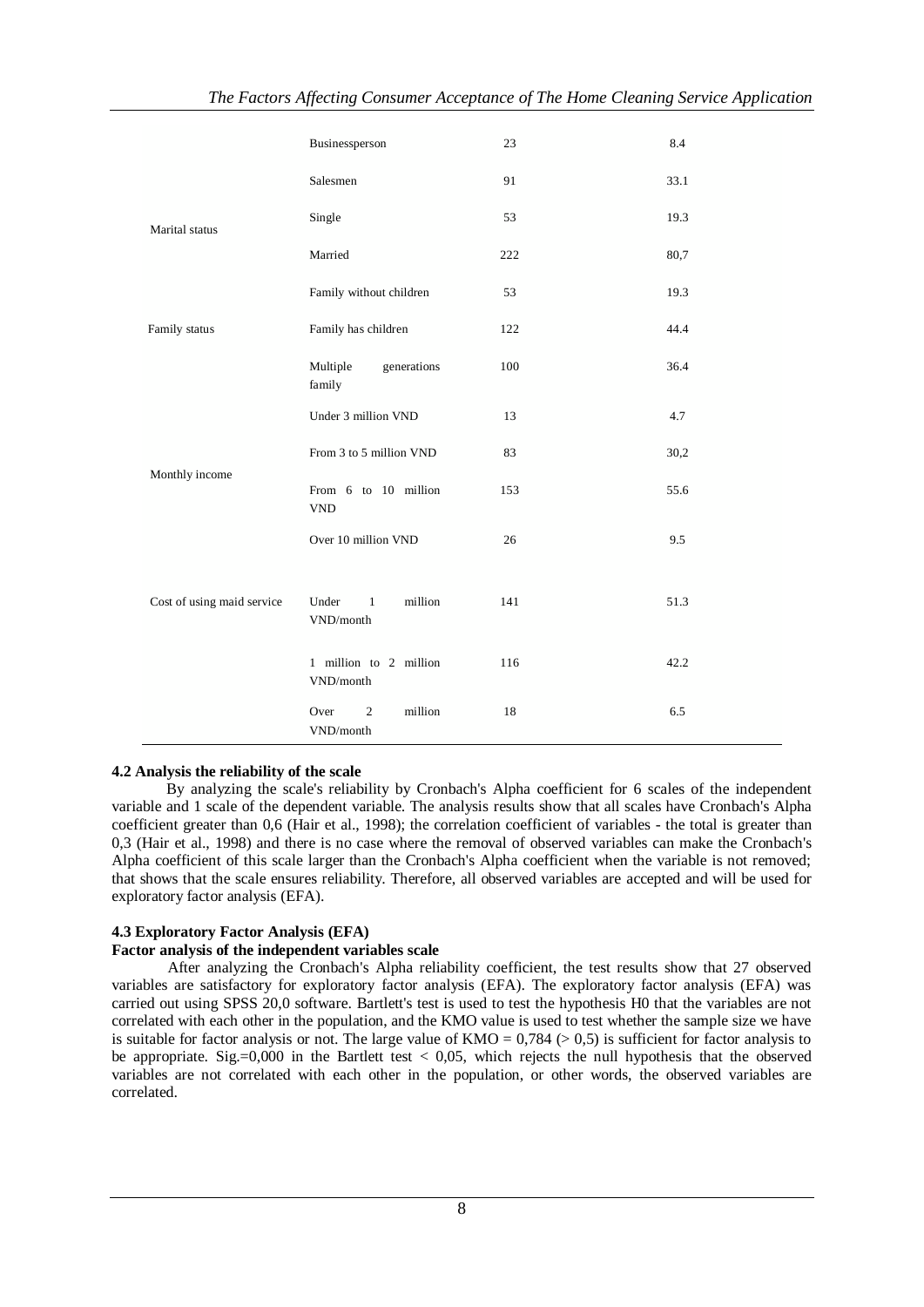|                 |             | <b>KMO</b> coefficient    |                    |           | 0,784                                                                            |        |
|-----------------|-------------|---------------------------|--------------------|-----------|----------------------------------------------------------------------------------|--------|
|                 |             |                           | Approx. Chi-Square |           | 2567,873                                                                         |        |
|                 |             | Bartlett's Test of scales | df                 |           | 351                                                                              |        |
|                 |             |                           | Sig.               |           | 0,000                                                                            |        |
|                 |             |                           |                    |           | Table 4 The results of exploratory factor analysis EFA for independent variables |        |
|                 |             |                           |                    | Component |                                                                                  |        |
|                 | $\mathbf 1$ | $\overline{\mathbf{c}}$   | $\mathbf{3}$       | 4         | 5                                                                                | 6      |
| HI <sub>6</sub> | 0,779       |                           |                    |           |                                                                                  |        |
| HI1             | 0,757       |                           |                    |           |                                                                                  |        |
| HI <sub>3</sub> | 0,742       |                           |                    |           |                                                                                  |        |
| HI4             | 0,684       |                           |                    |           |                                                                                  |        |
| HI <sub>5</sub> | 0,677       |                           |                    |           |                                                                                  |        |
| HI <sub>2</sub> | 0,647       |                           |                    |           |                                                                                  |        |
| BM3             |             | 0,692                     |                    |           |                                                                                  |        |
| BM1             |             | 0,678                     |                    |           |                                                                                  |        |
| BM5             |             | 0,677                     |                    |           |                                                                                  |        |
| BM <sub>2</sub> |             | 0,660                     |                    |           |                                                                                  |        |
| BM <sub>6</sub> |             | 0,640                     |                    |           |                                                                                  |        |
| BM4             |             | 0,617                     |                    |           |                                                                                  |        |
| SD <sub>1</sub> |             |                           | 0,775              |           |                                                                                  |        |
| SD4             |             |                           | 0,774              |           |                                                                                  |        |
| SD <sub>2</sub> |             |                           | 0,754              |           |                                                                                  |        |
| SD3             |             |                           | 0,704              |           |                                                                                  |        |
| SD5             |             |                           | 0,608              |           |                                                                                  |        |
| IF1             |             |                           |                    | 0,789     |                                                                                  |        |
| IF4             |             |                           |                    | 0,780     |                                                                                  |        |
| IF <sub>2</sub> |             |                           |                    | 0,770     |                                                                                  |        |
| IF3             |             |                           |                    | 0,703     |                                                                                  |        |
| TT3             |             |                           |                    |           | 0.855                                                                            |        |
| TT <sub>2</sub> |             |                           |                    |           | 0,836                                                                            |        |
| TT1             |             |                           |                    |           | 0,803                                                                            |        |
| RR3             |             |                           |                    |           |                                                                                  | 0,840  |
| RR1             |             |                           |                    |           |                                                                                  | 0,837  |
| RR <sub>2</sub> |             |                           |                    |           |                                                                                  | 0,830  |
| Eigenvalue      | 5,569       | 2,454                     | 2,313              | 2,069     | 1,816                                                                            | 1,661  |
| % of Variance   | 20,625      | 9,090                     | 8,568              | 7,664     | 6,727                                                                            | 6,152  |
| Cumulative %    | 20,625      | 29,715                    | 38,283             | 45,947    | 52,674                                                                           | 58,826 |

**Table 3 KMO and Barlett's Test of independent variables.**

The SPSS analysis findings show that Bartlett's test has Sig. = 0,000 < 0,05, implying that the observed variables in the initial factor analysis are generally connected with overall. The KMO coefficient =  $0.784 > 0.5$ . This shows that factor analysis was appropriate for the research data. Six components were extracted as a consequence of the EFA analysis.

Furthermore, the SPSS program provides indices of cumulative coefficient percent more significant than 50% (58,826% indicates that the above six factors explain 58,826% of the data variation), Eigenvalues of all aspects more than 1, and factor loading greater than 0,4 for all observed variables. All of the indicators listed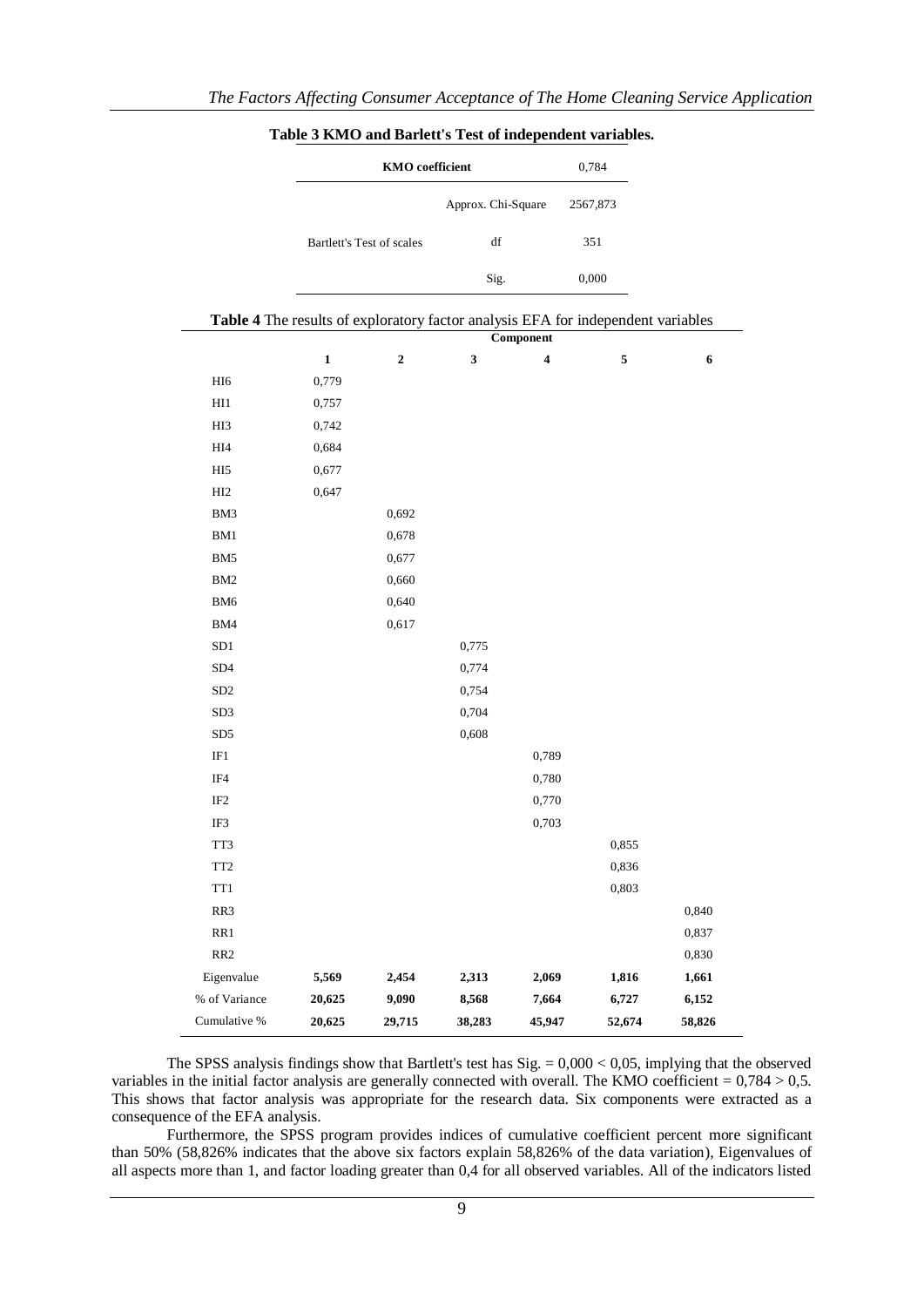above are qualified. So, the regression model will have six independent variables: Perceived usefulness (HI); Perceived ease of use (SD); Perceived enjoyment (TT); Perceived risk (RR); Amount of information about the application (IF); Security and privacy (BM).

#### **Factor analysis of the scale of the dependent variable**

Perform EFA analysis for dependent variables using the principal Components method with Varimax rotation. Test the suitability of factor analysis for the initial data by the KMO coefficient (Kaiser - Meyer - Olkin) and the Barlett statistic.

## **Table 5 KMO and Barlett's Test of dependent variables**

| <b>KMO</b> coefficient    | 0,715              |         |
|---------------------------|--------------------|---------|
|                           | Approx. Chi-Square | 281,728 |
| Bartlett's Test of scales | df                 | 3       |
|                           | Sig.               | 0,000   |

#### **Table 6** The results of exploratory factor analysis EFA for dependent variables

|               | Component    |
|---------------|--------------|
|               | $\mathbf{1}$ |
| MD2           | 0,869        |
| MD3           | 0,854        |
| MD1           | 0,842        |
| Eigenvalues   | 2,194        |
| % of Variance | 73,141       |
| Cumulative %  | 73,141       |

The SPSS analysis findings show that Bartlett's test has  $Sig = 0,000 < 0,05$ , implying that the observed variables in the preceding factor analysis are generally connected. The KMO coefficient  $= 0.715 > 0.5$ . This shows that factor analysis was appropriate for the research data. One component was extracted as a consequence of the EFA analysis. Furthermore, the SPSS program provides indices of cumulative coefficient percent larger than 50% (73,141%), Eigenvalues of all factors more than 1, and factor loading greater than 0,4 for all observed variables. All of the indicators listed above are qualified.

#### **4.4. Correlation analysis**

Correlation analysis was performed between the dependent variable Customer acceptance (MD) with the independent variables: Perceived usefulness (HI), Perceived ease of use (SD), Perceived enjoyment (TT), Perceived risk (RR), Amount of information about the application (IF) and Security and privacy (BM). The results of the correlation analysis are presented in table 7 below:

|    | <b>Table 7</b> The results of the correlation analysis |    |            |                       |           |            |            |           |
|----|--------------------------------------------------------|----|------------|-----------------------|-----------|------------|------------|-----------|
|    |                                                        | HI | <b>SD</b>  | TT                    | <b>RR</b> | IF         | BМ         | MD        |
| HI | Pearson<br>Correlation                                 |    | $0,215$ ** | $0.250$ <sup>**</sup> | $-0.032$  | $0.245$ ** | $0.265$ ** | $0.487**$ |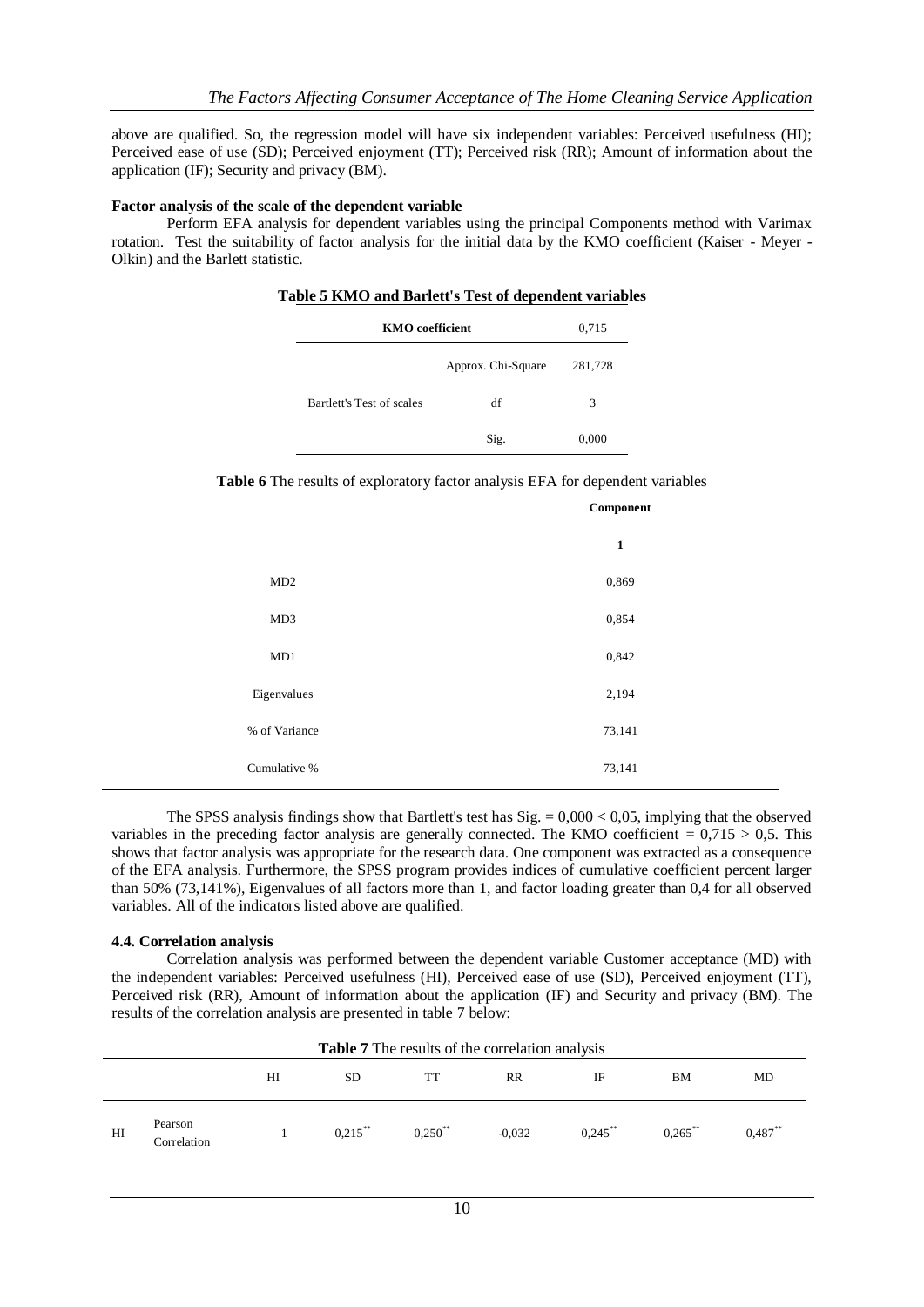|            | Sig. (2-tailed)        |            | 0,000      | 0,000        | 0,594        | 0,000        | 0,000        | 0,000       |
|------------|------------------------|------------|------------|--------------|--------------|--------------|--------------|-------------|
| ${\rm SD}$ | Pearson<br>Correlation | $0,215$ ** | $\,1$      | $0,196**$    | $-0,055$     | $0,231$ **   | $0,280**$    | $0,413***$  |
|            | Sig. (2-tailed)        | 0,000      |            | 0,001        | 0,367        | 0,000        | 0,000        | 0,000       |
| <b>TT</b>  | Pearson<br>Correlation | $0,250**$  | $0,196***$ | $\mathbf{1}$ | $-0,021$     | $0,282**$    | $0,245***$   | $0,466$ **  |
|            | Sig. (2-tailed)        | 0,000      | 0,001      |              | 0,725        | 0,000        | 0,000        | 0,000       |
| RR         | Pearson<br>Correlation | $-0,032$   | $-0,055$   | $-0,021$     | $\mathbf{1}$ | $-0.020$     | 0,045        | $-0,231$ ** |
|            | Sig. (2-tailed)        | 0,594      | 0,367      | 0,725        |              | 0,747        | 0,460        | 0,000       |
| IF         | Pearson<br>Correlation | $0,245***$ | $0,231**$  | $0,282**$    | $-0,020$     | $\mathbf{1}$ | $0,373**$    | $0,516**$   |
|            | Sig. (2-tailed)        | 0,000      | 0,000      | 0,000        | 0,747        |              | 0,000        | 0,000       |
| $\rm BM$   | Pearson<br>Correlation | $0,265***$ | $0,280**$  | $0,245***$   | $0,045**$    | $0.373**$    | $\mathbf{1}$ | $0,483**$   |
|            | Sig. (2-tailed)        | 0,000      | 0,000      | 0,000        | 0,460        | 0,000        |              | 0,000       |
| MD         | Pearson<br>Correlation | $\,1\,$    | $0,487**$  | $0,413**$    | $0,466$ **   | $-0,231$ **  | $0,516***$   | $0,483**$   |
|            | Sig. (2-tailed)        |            | 0,000      | 0,000        | 0,000        | 0,000        | 0,000        | 0,000       |

The results of the correlation analysis showed that all the independent variables (HI, SD, TT, RR, IF, BM) were correlated with the dependent variable (MD) at 1% significance level. The dependent variable "Amount of application information" has the strongest correlation with the independent variable "Customer acceptance" (Pearson coefficient  $= 0.516$ ), followed by the variable "Perceived usefulness" (Pearson coefficient  $= 0,487$ ), "Perceived risk" (Pearson coefficient  $= -0,231$ ), "Security and privacy" (Pearson coefficient  $= 0,483$ ), "Perceived enjoyment" (Pearson coefficient  $= 0,466$ ), and finally the weakest correlation with the variable "Perceived ease of use" (Pearson coefficient  $= 0.413$ ). This close correlation is expected in the research because it is the tight linear relationships between the variables that will explain the influence of the factors in the research model. Therefore, all these independent variables can be included in the regression analysis.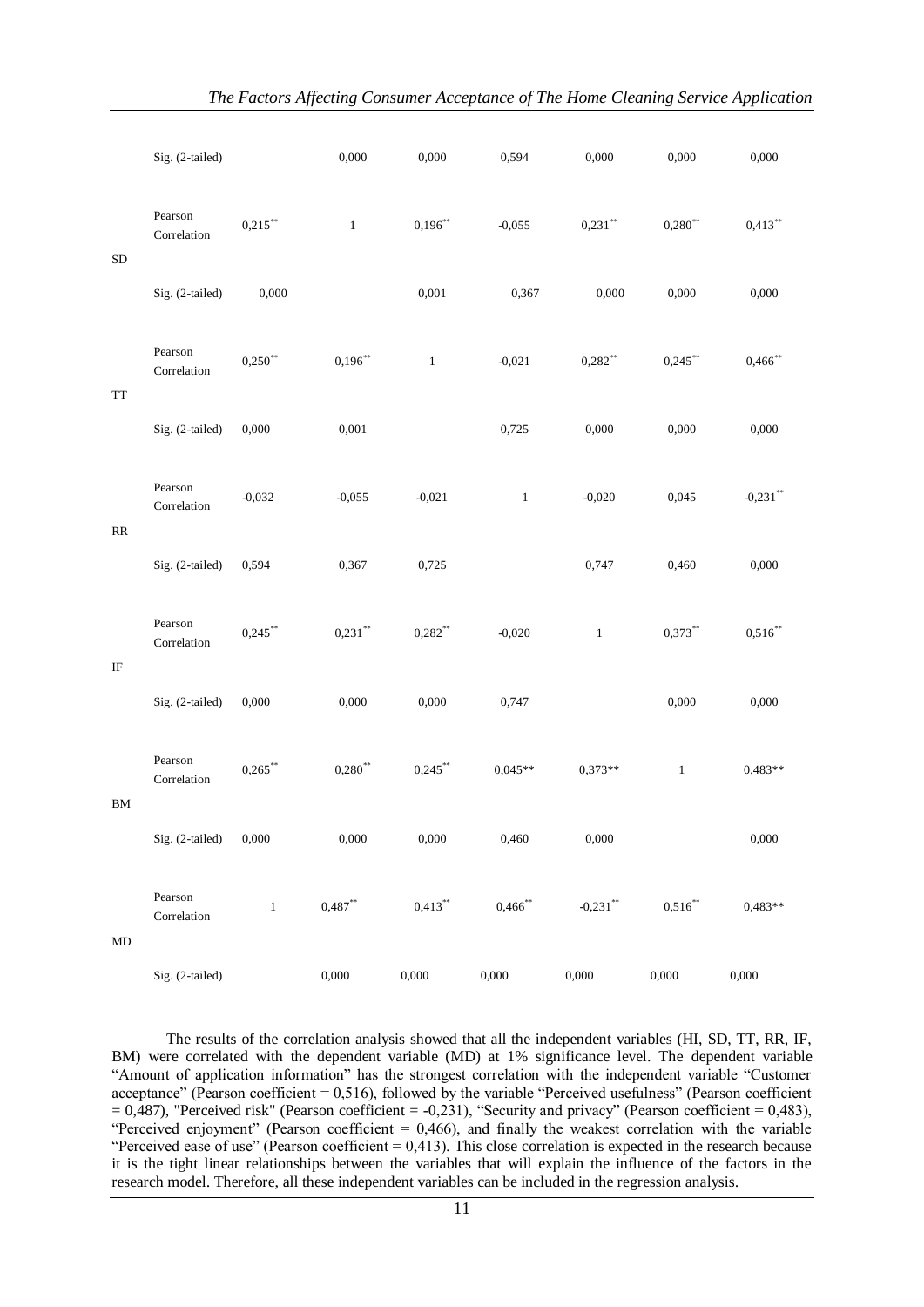#### **4.5. Regression analysis**

Multivariate regression analysis between the dependent variable "Customer acceptance - MD" and 6 independent variables (HI, SD, TT, RR, IF, BM) by Enter method. The results of the multivariate regression analysis are presented in the table below:

|                            | <b>Table 8 Model summary of regression</b> |                                      |                                         |                    |                               |                                |               |                 |  |  |
|----------------------------|--------------------------------------------|--------------------------------------|-----------------------------------------|--------------------|-------------------------------|--------------------------------|---------------|-----------------|--|--|
| Model                      | $\mathbb{R}$                               | R Square<br><b>Adjusted R Square</b> |                                         |                    | Std. Error of the<br>Estimate |                                | Durbin-Watson |                 |  |  |
| $\mathbf{1}$               | $0,774^{\rm a}$                            |                                      | 0,590                                   |                    | 0,42509                       |                                | 1,810         |                 |  |  |
|                            |                                            |                                      | Table 9 ANOVA <sup>a</sup>              |                    |                               |                                |               |                 |  |  |
| Model                      |                                            | <b>Sum of Squares</b>                | ${\bf df}$                              | <b>Mean Square</b> |                               | $\mathbf F$                    |               | Sig.            |  |  |
| $\mathbf{1}$               | Regression                                 | 72,226                               | $\sqrt{6}$                              | 12,038             |                               | 66,617                         |               | $0.000^{\rm b}$ |  |  |
|                            | Residual                                   | 48,427                               | 268                                     | 0,181              |                               |                                |               |                 |  |  |
|                            | Total<br>120,653                           |                                      |                                         |                    |                               |                                |               |                 |  |  |
|                            |                                            |                                      | <b>Table 10 Regression coefficients</b> |                    |                               |                                |               |                 |  |  |
| Model                      |                                            | <b>Unstandardized Coefficients</b>   | Standardized                            | $\mathbf t$        | Sig.                          | <b>Collinearity Statistics</b> |               |                 |  |  |
|                            | $\, {\bf B}$                               | Std.Error                            | Beta                                    |                    |                               |                                | Tolerance     | <b>VIF</b>      |  |  |
| $1$ (Constant)             | $-0,537$                                   | 0,285                                |                                         | $-1,882$           | 0,061                         |                                |               |                 |  |  |
| $\mathop{\rm HI}\nolimits$ | 0,296                                      | 0,047                                | 0,262                                   | 6,311              | 0,000                         |                                | 0.826         | 1.211           |  |  |
| ${\rm SD}$                 | 0,210                                      | 0,049                                | 0,178                                   | 4,310              | 0,000                         |                                | 0.763         | 1.311           |  |  |
| <b>TT</b>                  | 0,240                                      | 0,043                                | 0,234                                   | 5,614              | 0,000                         |                                | 0.793         | 1.256           |  |  |
| RR                         | $-0,196$                                   | 0,036                                | $-0,213$                                | $-5,479$           | 0,000                         |                                | 0.896         | 1.116           |  |  |
| IF                         | 0,295                                      | 0,049                                | 0,259                                   | 5,977              | 0,000                         |                                | 0.898         | 1.114           |  |  |

The results of the regression model show that the adjusted R square is 0,590, which means that 59% of the variation of the dependent variable "Customer acceptance – MD" is generally explained by the independent variables included in the model. Besides, the F test also shows the Sig. value is very small (Sig.  $= 0.000$ ), which proves that the research model is suitable for the data set under investigation.

All variables HI, SD, TT, RR, IF, BM are statistically significant (Sig. < 0,05). The coefficient of acceptance (Tolerance) is quite high (from 0,786 to 0,991) and the exaggeration coefficient of variance is low (from 1,009 to 1,272, less than 10), so the phenomenon of multicollinearity between the independent variables in the regression model is small acceptable.

In summary, based on the results of the regression analysis above, the author concludes: six factors are affecting the customer's acceptance for the home cleaning service application: (1) Perceived usefulness; (2) Perceived ease of use; (3) Perceived enjoyment; (4) Perceived risk; (5) Amount of information about application and (6) Security and privacy. Among the above 6 factors, the factor "Perceived usefulness" has the greatest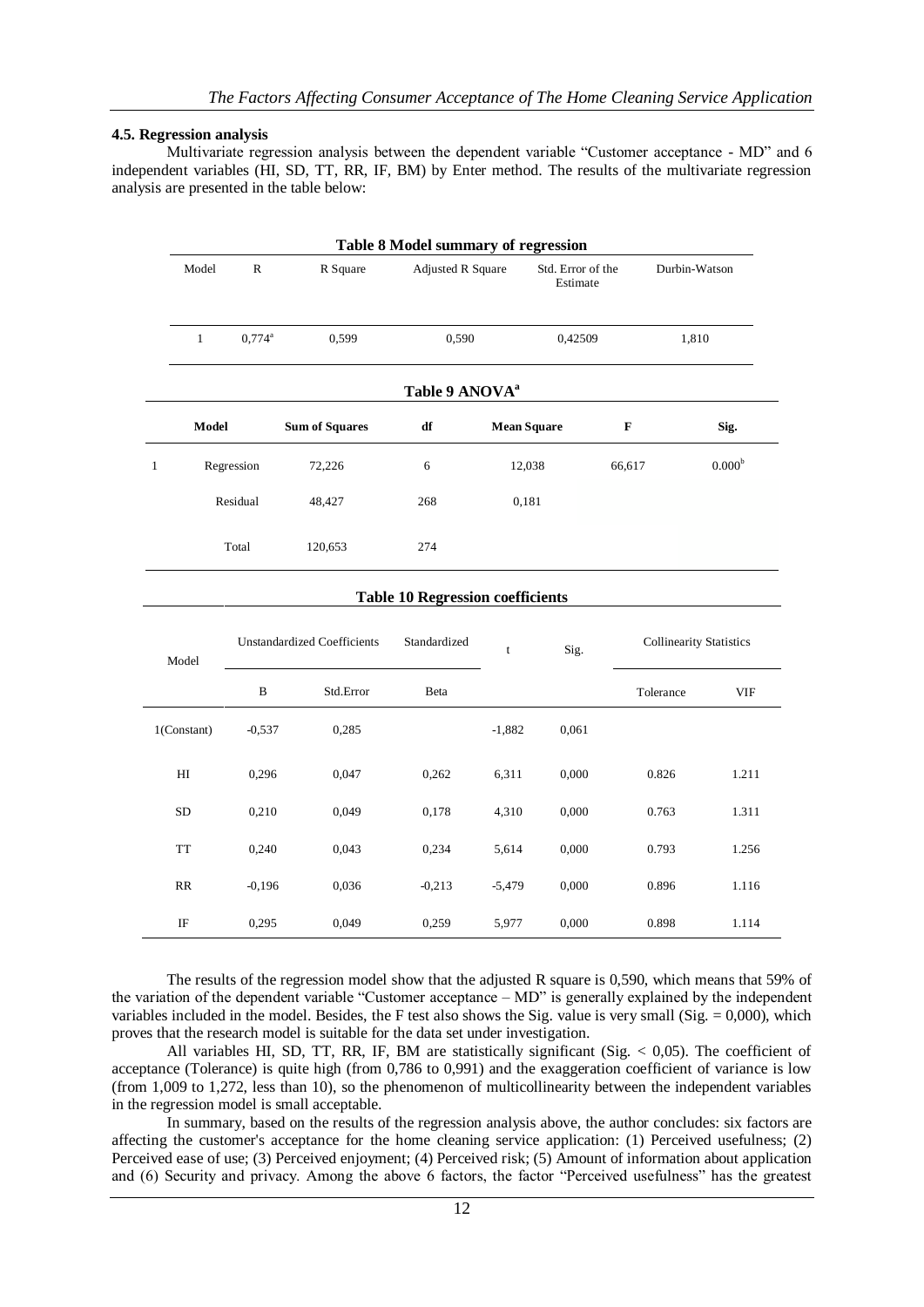impact on "Customer acceptance" with a regression coefficient of 0,262, the factor with the smallest impact is "Perceived risk" with a regression coefficient of -0,213. The results of the regression are presented in mathematical form as follows:

#### **MD = 0,262\*HI + 0,178\*SD + 0,234\*TT -0,213\*RR + 0,259\*IF + 0,219\*BM**

*Therefore, hypotheses testing results show:*

Regression analysis results show that there is a positive relationship between perceived usefulness and customer acceptance with a regression coefficient of  $0,262$  so hypothesis  $H<sub>1</sub>$  is accepted. Thus, perceived usefulness is one factor that affects customers' acceptance of the home cleaning service applications.

Regression analysis results show that there is a positive relationship between perceived ease of use and customer acceptance with a regression coefficient of  $0,178$  so hypothesis  $H_2$  is accepted. Thus, perceived ease of use is one factor that affects customers' acceptance of the home cleaning service applications.

The regression analysis findings demonstrate a positive association between perceived enjoyment and customer acceptance, with a regression coefficient of 0,234, indicating that hypothesis  $H_3$  is accepted. As a result, perceived enjoyment is one of the elements influencing client adoption of home cleaning service applications.

Regression analysis results show that there is a negative relationship between risk perception and customer acceptance with a regression coefficient of  $-0.213$ , so the hypothesis  $H_4$  is accepted with a negative effect and discards the positive effect. Thus, perceived risk is one of the factors affecting customer acceptance of home cleaning service applications.

The regression analysis findings demonstrate a positive association between the amount of information about application and customer acceptance, with a regression coefficient of 0,262, indicating that hypothesis  $H_5$ is accepted. As a result, the amount of information about the application is one of the elements influencing client adoption of home cleaning service applications.

Regression analysis results show that there is a positive relationship between security and privacy and customer acceptance with a regression coefficient of 0,178 so hypothesis  $H_6$  is accepted. Thus, security and privacy are some of the factors that affect customers' acceptance of the home cleaning service applications.

## **V. CONCLUSION AND RECOMMENDATIONS**

## **5.1 Summary of research results**

The research results reveal that the model's scales are both dependable and valid. The study also identified a model of component variables influencing customer acceptance of home cleaning services in the Danang City market, with a total of 6 elements influencing customer approval at various levels of influence. They are: (1) Perceived usefulness has the greatest influence on customer acceptance of home cleaning service (with  $\beta = 0.262$ ), followed by (2) Amount of information about application (with  $\beta = 0.295$ ), followed by (3) Perceived enjoyment (has  $\beta = 0.234$ ), (4) Perceived risk (has  $\beta = -0.213$ ), (5) Security and privacy (has  $\beta =$ 0,219), finally (6) Perceived ease of use (has  $\beta = 0.178$ ) has the smallest impact on customer acceptance.

The research also assessed the influence of each customer group by gender, age, occupation, education level, marital status, family status, monthly income, and usage costs service to customer acceptance of home cleaning service application between different customer groups.

## **5.2. Meaning of research**

Determining the factors that affect the customer acceptance of home cleaning service application is extremely necessary for service providers; it serves as the basis for service providers to plan business strategies and development plans according to their priorities in line with their resources, to best meet the needs of customers, bringing hourly domestic help services closer to users, and at the same time can popularize and develop this service in the future.

## **5.3. Theoretical implications**

In this study, the author provides a thorough research methodology for constructing a network connected to Customer Acceptance by considering the relationships between the components that influence it. This allows the author to better understand the consumer's acceptance of new technology and services, particularly the elements influencing customer acceptance in Da Nang. The study found that perceived usefulness, perceived ease of use, perceived enjoyment, perceived risk, amount of information about the application, security and privacy all have an impact on customer acceptance. According to the study, perceived usefulness is a factor that substantially influences customers' acceptance of the home cleaning service applications; when customers recognize the value of this new model, they are more likely to accept and utilize it.

Furthermore, the amount of information that customers have access to is a driving force in their desire to utilize. The more detailed and beneficial the application's material, the more people understand the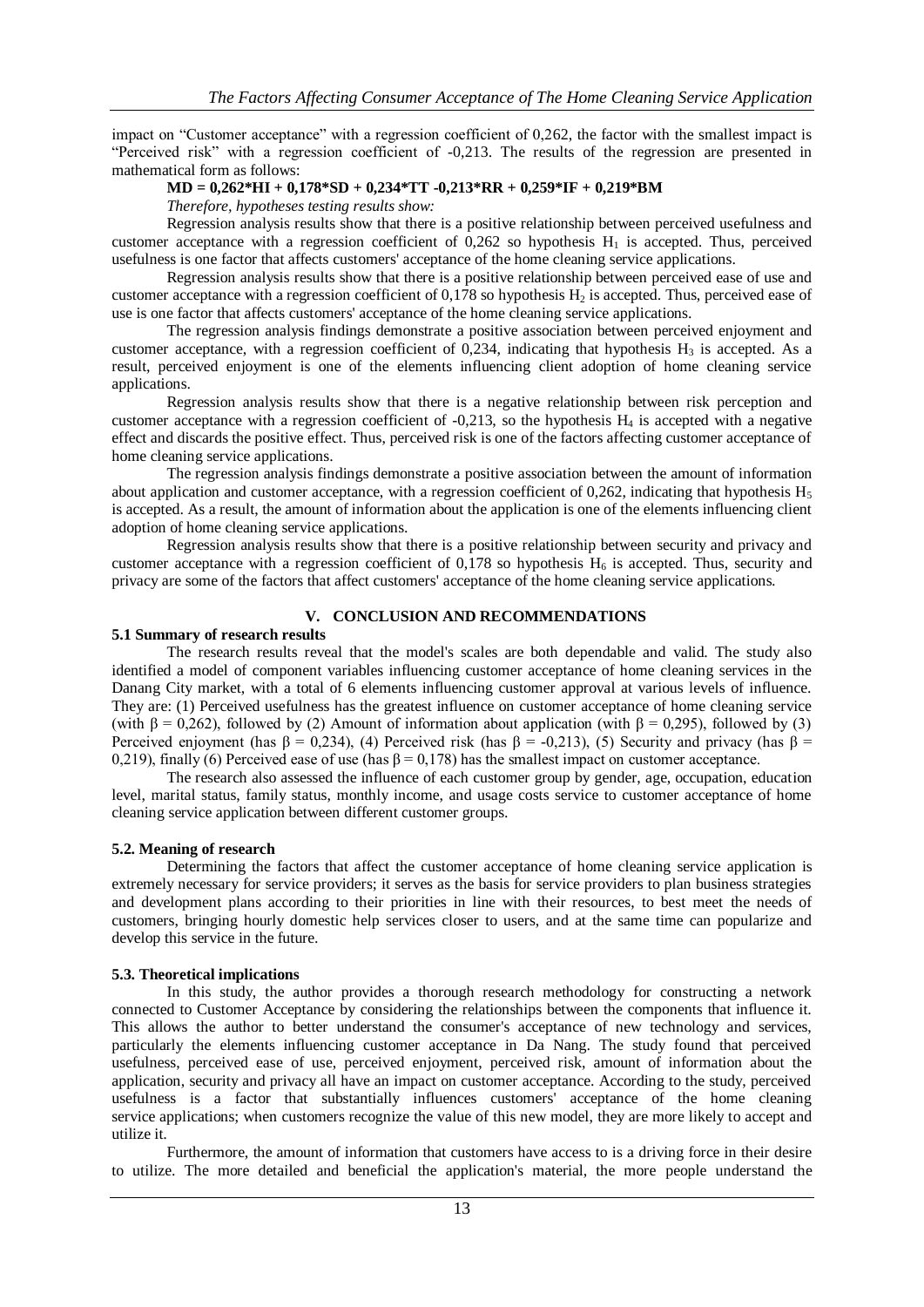significance of the domestic help application. Aside from that, businesses' information must be honest and open for customers to trust the application and the business. Perceived enjoyment is found to have little effect on consumer acceptance, yet it is still a significant element driving customer intention to utilize the service. When clients are completely aware of the application's information, values, benefits, or hazards but are not interested to use it, the development of the home cleaning service application in Da Nang city becomes challenging.

## **5.4. Recommendation**

Perceived usefulness is the most important factor influencing customer acceptance of a home cleaning service application. Customers will be more likely to use the service if they see the benefits of the application in their job and personal lives. The higher the intention to use, the better the application, the better the service, the greater rewards. Enterprises must pay attention to the service quality of the application, fix the weak parts based on consumer feedback, and continue to develop new services to diversify the services that businesses offer. Businesses must acquire a team of professional collaborators and more specialized qualifications to always respond swiftly and fully when clients require urgent assistance or during Tet vacations.

Perceived ease of use provides customers the impression that using the app to order cleaning is a simple process that they can get used to after one or two usages. The application needs to be simplified to be suitable for many ages. The application interface should be presented neatly and beautifully, the colors are arranged in harmony. For electronic payment processes, the contents of original prices and promotional prices should also be clearly displayed for customers to easily follow. This will bring more customers of all ages to the business.

Perceived enjoyment is bringing a new and fun feeling and experience to customers. The feeling of enjoyment when using will always keep customers attached to the business. Apps need to be refreshed periodically through simple things like changing the background color for the holidays or creating simple games that customers can play and redeem within the app. Businesses need to diversify their cooperation with other businesses to deliver vouchers that bring value to customers. This is a good thing, but it can also be harmful if overused. It will make customers feel stuck in the business and always require a voucher to use the service. Service experiences also bring enjoyment to customers. To do that, it is required that enterprises train a team of capable collaborators. This will stimulate the curiosity of customers, they will always want to go to the application to see what's new even though they have not needed to use the service of the business.

Perceived risk and security issues should go hand in hand. If the business makes customers feel that the level of risk when using its service is not high, the intention to use and return next time will increase. Because the home cleaning service application operates under a model like Grab or Now, the information about the maids will always be fully displayed to customers. So always keep these reviews and stars objective, ensuring the authenticity of the customer experience. Prices as well as the electronic payment process also need to be transparent. Policies on information security, compensation for damage when a theft occurs, along with a complaint handling process, businesses also need to provide full on the application. Supporting technologies to protect applications and user information such as fingerprint login and smart OTP when confirming transactions are essential to protect customers' privacy.

The information surrounding the application is fundamental for customers to decide whether to accept this new technology or not. Customers will have a more multi-dimensional and objective view of the home cleaning service application. Taking advantage of the enterprise's social networking channels. Posting content about programs and services on social media platforms such as Facebook and Instagram. Businesses must diversify their content portfolios in addition to creating material for applications. This is done to increase commercial recognition, bringing in new consumers for the application. Electronic newspapers are now selected so that customers can follow news instead of paper newspapers. So, take advantage of these communication channels. They are implementing offline marketing channels such as roadshows, hanging banners, distributing leaflets to reach customers who rarely use social networks. Besides, offline marketing activities also increase the identity of the business. Businesses need to exploit other channels with more new things, especially Youtube and a new social network, Tiktok, when these two social networks are very developed at the moment. Enterprises need to come up with a specific strategy for exploiting this platform.

## **5.5. Limitation future research**

This study brings certain results and contributions, partly helping service providers understand the factors that affect the customer acceptance of home cleaning service applications to have appropriate business strategies. However, this study still has limitations:

The research is limited to Da Nang City, which is the economic heart of the Central - Central Highlands region. However, performing the poll exclusively in one location will not adequately represent Vietnam's whole market. If the poll is conducted across the country, the research findings will be more universal. This is an area in which further research should be conducted.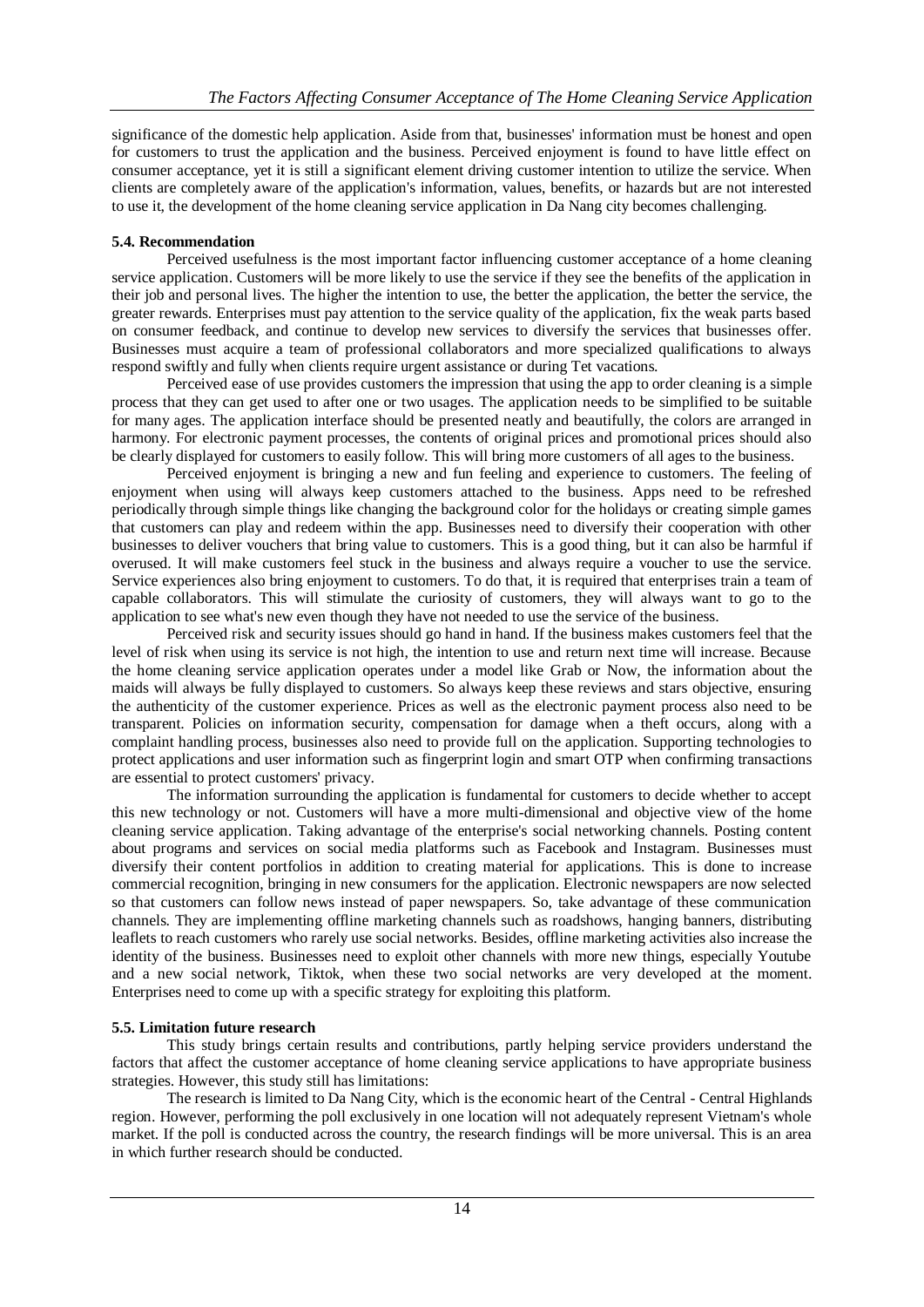The research method used in this topic is the random sampling method, the number of samples is not large and the distribution is unequal among the groups. If a larger number of samples can be taken and the probability sampling method is combined with the proportional sampling method, the research results will better reflect and can show the difference in customer acceptance of home cleaning service applications. This is also a direction for further research.

Finally, this study only focuses on surveying 6 factors that affect customer acceptance to use applications. The results of the regression analysis show that the model's relevance is 59%, that is, only 59% of the variance of the dependent variable "Customer acceptance" is explained by the factors in the model. Thus, the remaining 41% of the variance of the dependent variable is explained by factors outside the model, which are components that have not been mentioned in the proposed research model. This is also a direction for further research of the topic.

#### **5.6. Conclusion**

The research revealed six characteristics that influence consumer acceptance of the home cleaning service application. However, there are several limitations to the research, and many topics need to be examined further. In the future, the research should be amended and expanded to produce a comprehensive study that can assist firms in developing this service model.

#### *Conflict of interest*

*There is no conflict to disclose.*

#### **ACKNOWLEDGEMENT**

The authors are grateful to the "Vietnam – Korea University of Information and Communication Technology, The University of Danang, Vietnam."

#### **REFERENCES**

- [1]. Ajzen I. (1985), "From Intentions to Action: A Theory of Planned Behavior".
- [2]. Ajzen, I. (1991), "The theory of planned behavior", Organizational Behavior and Human Decision Processes.
- [3]. Ajzen, I. And Fishbein, M (1980), "Understanding Attiudes and Predicting Social Behavior and Human Decision Processes".<br>[4]. Bruner, Gordon C. And Anand Kumar (2003), "Explaining Consumer Acceptance of Handheld Intern
- [4]. Bruner, Gordon C. And Anand Kumar (2003), "Explaining Consumer Acceptance of Handheld Internet Devices".
- [5]. Burns, A.C., & Brush, R.F. (1995), "Marketing Research".
- [6]. Chen, C.(2013), "Perceived risk, usage frequency of M-banking services, Managing Service Quality".
- [7]. Chen, L. (2008), "A Model of Consumer Acceptance of Moble Payment".
- [8]. Dahlberg T., Mallat N., Oorni A. (2003), "A Trust Enhanced Technology Acceptance Model Consumer Acceptance of Mobile Payment Solution".
- 
- [9]. Davis, F.D. (1989), "Perceived usefulness, perceived ease of use, and user acceptance of information technology".<br>[10]. Davis, F.D. (1993), "User Acceptance of Information Technology: Systeam Characteristics, User Per Davis, F.D. (1993), "User Acceptance of Information Technology: Systeam Characteristics, User Perceptions and Behavioral Impacts".
- [11]. Davis, F.D.; Bagozzi and Warshaw (1992), "User acceptance of computer technology: A comparison of two theoretical models".
- [12]. Dimitrios Maditinos, Dimitrios Chatzoudes, Lazaros Sari giannidis (2013), "An Examination of The Critical Factors Affecting Consumer Acceptance of Online Banking".
- [13]. Fareena Sultan et al (2009), " Factors Influencing Consumer Acceptance of Mobile Marketing: A Two-Country Study of Youth Markets".
- [14]. Fereshteh F., Mahsa P.R, Masoumeh D.S. and Mohammad R., S.H.T (2014), "Consumers' Perceived Risk and Its Effect on Adoption of Online Banking Services".
- [15]. Fishbein, M. & Ajzen, Icek. (1975), Belief, Attitude, Intention, and Behavior: An Introduction to Theory an Research.
- [16]. Ha Nam Khanh Giao, Vo Van Linh (2015), Factors affecting the acceptance of using e-banking services in Quang Ngai province.
- [17]. Hair, J.F., Anderson, R.E., Tatham, R.L. and Black, W.C. (1998), "Multivariate Data Analysis".
- [18]. Henderson, R. And Divett, M. (2003), "Perceived Usefulness, Ease of Use and Electronic Supermarket Use".
- [19]. Hoang Trong, Chu Nguyen Mong Ngoc (2008), Analyze research data with SPSS.<br>[20]. Igbaria, M., Schiffamn, S.J and Wieckowski, T.J. (1994), "The Respective Roles
- [20]. Igbaria, M., Schiffamn, S.J and Wieckowski, T.J. (1994), "The Respective Roles of Perceived Usefulness and Perceived Fun in The Acceptance of Microcomputer Technology".
- [21]. Kholoud Ibrahim al-Queisi (2009), "Analyzing The Use of UTAUT Model in Explaining An Online Behavior: Internet Banking Adoption".
- [22]. Le Chau Phu (2019), Factors Affecting the Decision to Use E-Banking Services of Personal Customers at Agribank Can Tho Branch.
- [23]. Le Thanh Tuyen (2011), Factors Affecting Intention to Use 3G Services: Practical Study in Da Nang City.
- [24]. Legris, P., Ingham, J. And Collerette, P. (2003), "Technology Acceptance Model for Wireless Internet".
- [25]. Long Pham, NhiY. Cao, Thanh D. Nguyen, Phong T. Tran (2013), "Structural Models for E-Banking Adoption in Vietnam".
- [26]. Min Gong & Xu Yan (2004), "Applying Technology Acceptance Model, Theory of Planned Behavior and Social Cognitive Theory to Moble Data Communications Service Acceptance".
- [27]. Muhammad Muazzem Hossain, Victor R. Prybutok (2008), " Consumer Acceptance of RFID Technology: An Exploratory Study".
- Nguyen Binh Minh (2018), Factors Affecting the Intention to Accept Mobile Banking Products of Individual Customers A Case Study for Vietcombank.
- [29]. Nguyen Dinh Tho (2011), Scientific research methods in business.<br>[30]. Nguyen Dinh Tho, Nguyen Thi Mai Trang (2008), Marketing scien
- Nguyen Dinh Tho, Nguyen Thi Mai Trang (2008), Marketing science research.
- [31]. Paul A. Pavlou (2003). "Consumer Acceptance of Electronic Commerce: Integrating Trust and Risk with the Technology Acceptance Model".